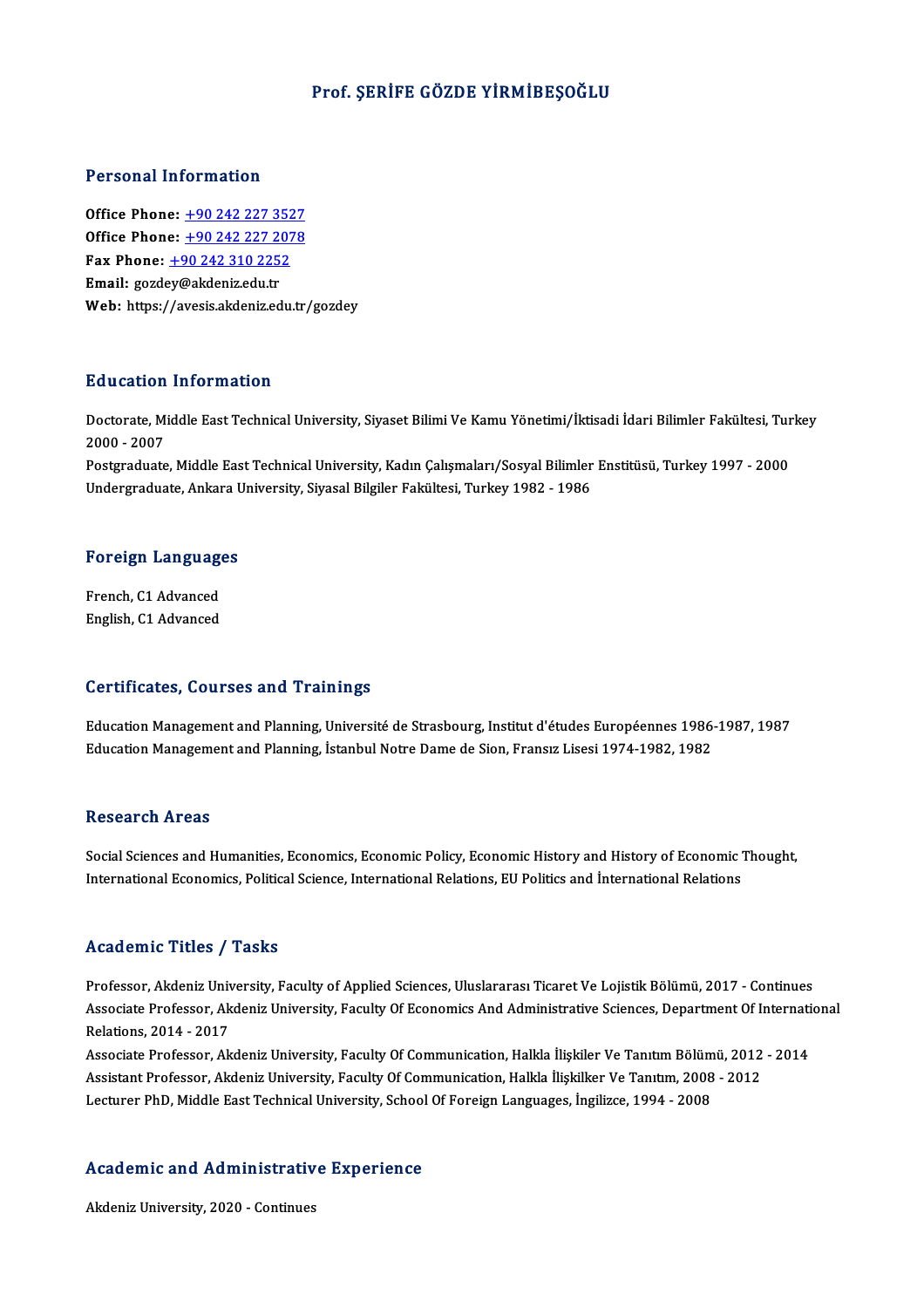Akdeniz University, 2020 - Continues<br>Akdeniz University, 2020 - Continues Akdeniz University, 2020 - Continues<br>Akdeniz University, 2018 - Continues<br>Akdeniz University, 2012 - 2016 Akdeniz University, 2020 - Contir<br>Akdeniz University, 2018 - Contir<br>Akdeniz University, 2012 - 2016 Akdeniz University, 2012 - 2016<br>Courses

Mesleki İngilizce, Undergraduate, 2017 - 2018 Türkiye Ekonomisi, Undergraduate, 2017 - 2018 Bilimsel arastırma Teknikleri ve Etik, Postgraduate, 2013 - 2014, 2017 - 2018 Türkiye Ekonomisi , Undergraduate, 2017 - 2018<br>Bilimsel araştırma Teknikleri ve Etik , Postgraduate, 2013 - 2014, 2017 - 2<br>Yeni İletişim Teknolojileri ve Toplumsal Cinsiyet , Doctorate, 2017 - 2018<br>Kadın ve Siyeset ve İlti Bilimsel araştırma Teknikleri ve Etik , Postgraduate, 2013<br>Yeni İletişim Teknolojileri ve Toplumsal Cinsiyet , Docto<br>Kadın ve Siyaset ve İktisat , Postgraduate, 2015 - 2016<br>Kamusal Alanda Kadın, Postgraduate, 2014 - 2015 Kadın ve Siyaset ve İktisat, Postgraduate, 2015 - 2016 Kadın ve Siyaset ve İktisat , Postgraduate, 2015 - 2016<br>Kamusal Alanda Kadın , Postgraduate, 2014 - 2015<br>Toplumsal Cinsiyet ve Medya , Undergraduate, 2013 - 2014<br>Siyasal Alanda Kadın , Rostgraduate, 2014 - 2015 Kamusal Alanda Kadın , Postgraduate, 2014 - 2015<br>Toplumsal Cinsiyet ve Medya , Undergraduate, 201<br>Siyasal Alanda Kadın , Postgraduate, 2014 - 2015<br>İktisada Giris , Undergraduate, 2013 - 2014 Toplumsal Cinsiyet ve Medya , Undergradua<br>Siyasal Alanda Kadın , Postgraduate, 2014 -<br>İktisada Giriş , Undergraduate, 2013 - 2014

#### Advising Theses

**Advising Theses**<br>YİRMİBEŞOĞLU Ş. G. , Yazılı Basın Gündeminde Sosyal Medyanın Payı: Instagram Örneği, Postgraduate, S.İrtem(Student),<br>2018 rravi<br>YİRMİ<br>2018<br><sub>VİRMİ</sub> YİRMİBEŞOĞLU Ş. G. , Yazılı Basın Gündeminde Sosyal Medyanın Payı: Instagram Örneği, Postgraduate, S.İrtem(:<br>2018<br>YİRMİBEŞOĞLU Ş. G. , Türkiye'de Kadına Yönelik Şiddetin Önlenmesinde Yasal Mevzuat: Emniyet Birimlerindeki<br>U 2018<br>YİRMİBEŞOĞLU Ş. G. , Türkiye'de Kadına Yönelik Şiddetin Önlenmesinde Yasal Mevzuat: Emniyet Birimlerindeki YİRMİBEŞOĞLU Ş. G. , Kurum Kimliği Öğelerinin Öğretmenlerin Özel Okul Tercihi Üzerindeki Etkisi: TED Antalya Koleji<br>Üzerine Bir Araştırma, Postgraduate, M.Ülgen(Student), 2018 Uygulama ve Antalya Örneği (, Postgraduate, M.Görücü(Student), 2018 YİRMİBEŞOĞLU Ş. G. , Kurum Kimliği Öğelerinin Öğretmenlerin Özel Okul Tercihi Üzerindeki Etkisi: TED Antalya F<br>Üzerine Bir Araştırma, Postgraduate, M.Ülgen(Student), 2018<br>YİRMİBEŞOĞLU Ş. G. , Kadinlarin Siyasal Katilimi: A Üzerine Bir Araştırma, Po<br>YİRMİBEŞOĞLU Ş. G. , Ka<br>E.Demir(Student), 2018<br>YİRMİBESOĞLU S. G. Soğ YİRMİBEŞOĞLU Ş. G. , Kadinlarin Siyasal Katilimi: Antalya'da Ak Parti Ve Chp Kadin Kollari Örneği, Postgradu<br>E.Demir(Student), 2018<br>YİRMİBEŞOĞLU Ş. G. , Sağlık Alanındakı Yöneticilerin Liderlik Özelliklerinde Kadın Erkek F E.Demir(Student), 2018<br>YİRMİBEŞOĞLU Ş. G. , Sağlık Alanındakı Yöneticilerin Liderlik Özelliklerinde Kadın Erkek Farkı, Postgraduate,<br>L.İşler(Student), 2017 YİRMİBEŞOĞLU Ş. G. , Sağlık Alanındakı Yöneticilerin Liderlik Özelliklerinde Kadın Erkek Farkı, Postgraduate,<br>L.İşler(Student), 2017<br>YİRMİBEŞOĞLU Ş. G. , Healthism'in Tüketim Nesnesine Dönüşümünde Yazılı Basının Rolü, Doct L.İşler<br>YİRMİ<br>2017<br><sup>VİDMİ</sub></sup> YİRMİBEŞOĞLU Ş. G. , Healthism'in Tüketim Nesnesine Dönüşümünde Yazılı Basının Rolü, Doctorate, Y.Bilişli(Stud<br>2017<br>YİRMİBEŞOĞLU Ş. G. , 1990 – 2007 Yılları Arası Hükümetlerin Kadına Dair Politikalarının Türkiye Yazılı Bas 2017<br>YİRMİBEŞOĞLU Ş. G. , 1990 – 2007 Yılları Arası H<br>Yansıması, Postgraduate, B.Kaya(Student), 2017<br>YİRMİRESOĞLU S. G., Kurum Kültürünün Olyaum YİRMİBEŞOĞLU Ş. G. , 1990 – 2007 Yılları Arası Hükümetlerin Kadına Dair Politikalarının Türkiye Yazılı Basınına<br>Yansıması, Postgraduate, B.Kaya(Student), 2017<br>YİRMİBEŞOĞLU Ş. G. , Kurum Kültürünün Oluşumunda Kurumsal İleti Yansıması, Postgraduate, B.Kaya(Student), 2017<br>YİRMİBEŞOĞLU Ş. G. , Kurum Kültürünün Oluşumunda Kurumsal İletişimin Rolü: Özelleştirme Öncesi ve Sonrasında<br>Petkim Örneği, Doctorate, B.Yılmaz(Student), 2016 YİRMİBEŞOĞLU Ş. G. , Kurum Kültürünün Oluşumunda Kurumsal İletişimin Rolü: Özelleştirme Öncesi ve Sonras<br>Petkim Örneği, Doctorate, B.Yılmaz(Student), 2016<br>YİRMİBEŞOĞLU Ş. G. , Türkiye'de Gıda Sektöründe Firmaların Kurumsal Petkim Örneği, Doctorate, B.Yılmaz(Student), 2016<br>YİRMİBEŞOĞLU Ş. G. , Türkiye'de Gıda Sektöründe Firmaların Kuru<br>Algılamaları ve Uygulamaları, Postgraduate, G.Koç(Student), 2016<br>VİRMİRESOĞLU S. G., Türkiye'de gida sektörü Algılamaları ve Uygulamaları, Postgraduate, G.Koç(Student), 2016<br>YİRMİBEŞOĞLU Ş. G. , Türkiye'de gıda sektöründe firmaların kurumsal sosyal sorumluluk (KSS) farkındalığı, algılamaları ve uygulamaları, Postgraduate, G.Koç(Student), 2016 YİRMİBEŞOĞLU Ş. G. , Türkiye'de gıda sektöründe firmaların kurumsal sosyal sorumluluk (KSS) farkındalığı, algılamaları<br>ve uygulamaları, Postgraduate, G.Koç(Student), 2016<br>YİRMİBEŞOĞLU Ş. G. , 2014 Türkiye Cumhurbaşkanlığı ve uygulamaları, Postgraduate, G.Koç(Student), 2016<br>YİRMİBEŞOĞLU Ş. G. , 2014 Türkiye Cumhurbaşkanlığı Seçiminin Medyada Temsili, Postgraduate, A.Ünsal(Student),<br>YİRMİBEŞOĞLU Ş. G. , Popüler Kültür ve Reklam İlişkisi: Bası YİRMİBEŞOĞLU Ş. G. , 20<br>YİRMİBEŞOĞLU Ş. G. , Po<br>G.Adalı(Student), 2015<br>YİRMİBESOĞLU S. G. M YİRMİBEŞOĞLU Ş. G. , Popüler Kültür ve Reklam İlişkisi: Basılı Reklamlarda 14 Şubat Sevgililer Günü, Postgraduate,<br>G.Adalı(Student), 2015<br>YİRMİBESOĞLU S. G. , Moda Programlarında Kadın Bedeninin Metalaşması, Doctorate, Ö.Ö G.Adalı(Student), 2015<br>YİRMİBEŞOĞLU Ş. G. , Moda Programlarında Kadın Bedeninin Metalaşması, Doctorate, Ö.Özdemir(Student), 2014<br>YİRMİBEŞOĞLU Ş. G. , Yerel Medyada Çalışan Kadın Gazeteciler ve Karşılaştıkları Zorluklar: An Ö.Yazıcı(Student),2012 YİRMİBEŞOĞLU Ş. G. , Yerel Medyada Çalışan Kadın Gazeteciler ve Karşılaştıkları Zorluklar: Antalya Örneği, Postgraduat<br>Ö.Yazıcı(Student), 2012<br>YİRMİBEŞOĞLU Ş. G. , Mükemmel Halkla İlişkiler Yaklaşımı Açısından Türkiye'deki Ö.Yazıcı(Student), 2012<br>YİRMİBEŞOĞLU Ş. G. , Mükemmel Halkla İlişkiler Yaklaşımı Açısınd:<br>Faaliyetleri: BAKA Örneği, Postgraduate, B.Yılmaz(Student), 2011<br>YİBMİBESOĞLU S. G. Mobil Baltlamlar ve Tükatisinin Baltlamları K YİRMİBEŞOĞLU Ş. G. , Mükemmel Halkla İlişkiler Yaklaşımı Açısından Türkiye'deki Kalkınma Ajanslarının Halkl<br>Faaliyetleri: BAKA Örneği, Postgraduate, B.Yılmaz(Student), 2011<br>YİRMİBEŞOĞLU Ş. G. , Mobil Reklamlar ve Tüketicin Faaliyetleri: BAKA Örneği, Postgraduate, B.Yılmaz(Student), 2011<br>YİRMİBEŞOĞLU Ş. G. , Mobil Reklamlar ve Tüketicinin Reklamları Kabulünü Etkileyen Faktörler, Postgraduate,<br>M.Ağan(Student), 2010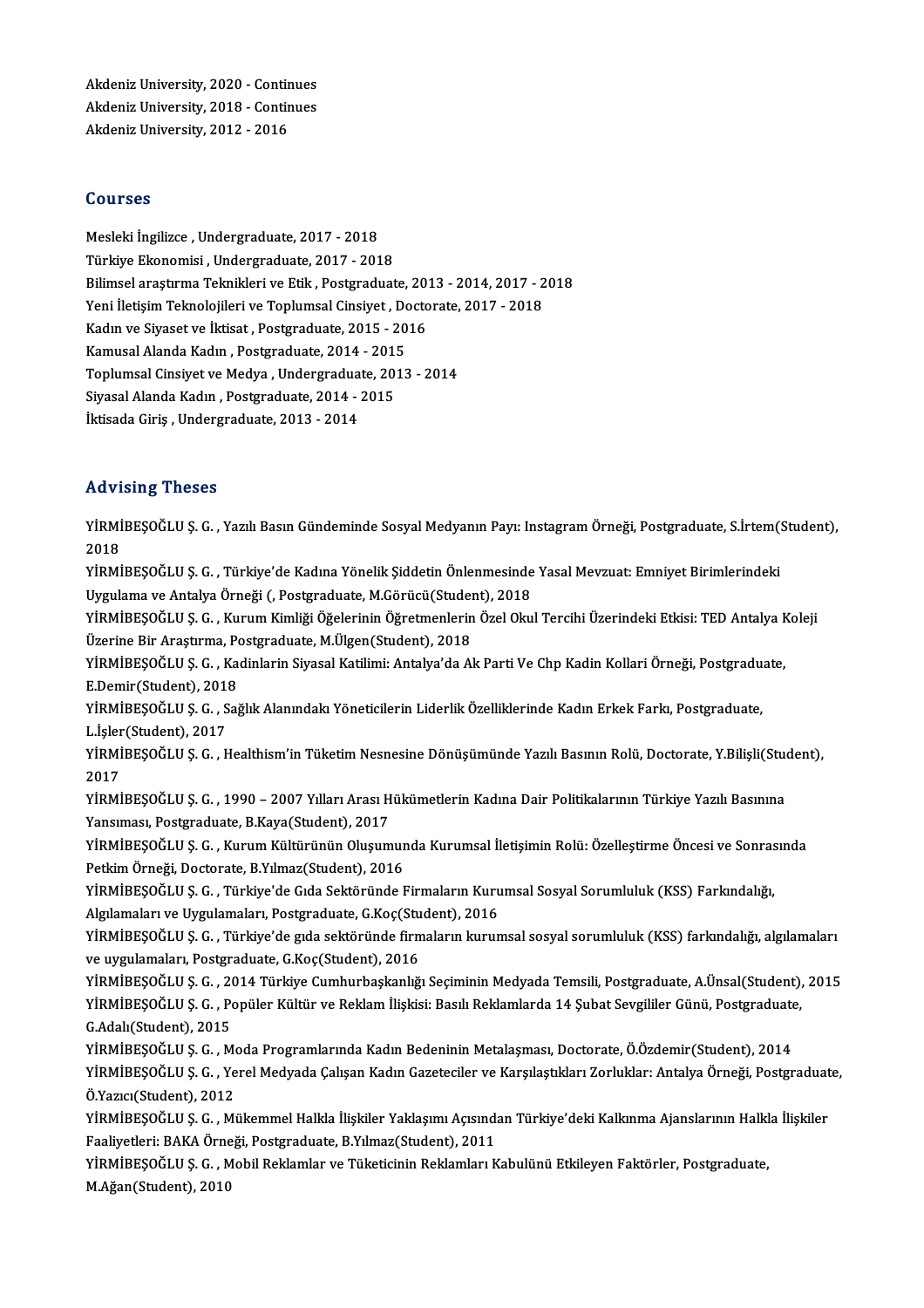## Articles Published in Journals That Entered SCI, SSCI and AHCI Indexes

I. Dietary habits, economic status, academic performance and bodymass index in school children: A comparative study<br>Dietary habits, econ<br>comparative study<br>Kulphy K. Servan S. A comparative study<br>Kukulu K., Sarvan S., Muslu L., Yirmibesoglu S. G.

JOURNAL OF CHILD HEALTH CARE, vol.14, no.4, pp.355-366, 2010 (Journal Indexed in SCI)

## Articles Published in Other Journals

- rticles Published in Other Journals<br>I. Uluslararası Ticaret Bağlamında Klasik Realizm, Neo-Realizm ve Neo-Liberalizm<br>vipMiRESOČLUS G. Yasar Dincer G YIRMİBEŞOĞLU Ş.G. , Yaşar Dinçer C.<br>YİRMİBEŞOĞLU Ş. G. , Yaşar Dinçer C.<br>AKSOS Aldeniz Üniversitesi Sesval Bil AKSOS Akdeniz Üniversitesi Sosyal Bilimler Enstitüsü Dergisi, no.3, pp.114-127, 2018 (National Refreed University<br>Journal) YİRMİBEŞOĞLU Ş. G., Yaşar Dinçer C. AKSOS Akdeniz Üniversitesi Sosyal Bilimler Enstitüsü Dergisi, no.3, pp.114-127, 2018 (National Refreed Univer<br>Journal)<br>II. Effects of International Trade and Climate Change on Economic Transformation of the Arctic: an<br>Eval
- Journal)<br>Effects of International Trade and Climate Change on Economic T<br>Evaluation of Regional Economic Policies of the United Kingdom<br>ViPMIPESOČLUS G., Yasar Dinser G Effects of International Trade an<br>Evaluation of Regional Economic<br>YİRMİBEŞOĞLUŞ.G., Yaşar Dinçer C.<br>Journal of the International Scientific YİRMİBEŞOĞLU Ş. G., Yaşar Dinçer C.

Evaluation of Regional Economic Policies of the United Kingdom<br>YİRMİBEŞOĞLU Ş. G. , Yaşar Dinçer C.<br>Journal of the International Scientific Researches, vol.3, no.2, pp.437-446, 2018 (Refereed Journals of Other<br>Institutions

III. State and Civil Society In Hegelian Political Thought YİRMİBEŞOĞLUŞ.G.

Humanities and Social Sciences Review, vol.7, no.1, pp.293-296, 2017 (Refereed Journals of Other Institutions)

IV. Perpetual Peace of Kant Humanities and Socian<br>Perpetual Peace of<br>YİRMİBEŞOĞLU Ş. G.<br>International Iourna

International Journal of Business and Management Studies, vol.6, no.2, pp.253-258, 2017 (Refereed Journals of<br>Other Institutions) YİRMİBEŞOĞLU Ş. (<br>International Journ<br>Other Institutions)<br>Clebalization and International Journal of Business and Mana<br>Other Institutions)<br>V. Globalization and International Trade<br>VipMipESOČLUS C

- Other Institutions)<br>Globalization and<br>YİRMİBEŞOĞLU Ş. G.<br>International Iourna Globalization and International Trade<br>YİRMİBEŞOĞLU Ş. G.<br>International Journal of Social Sciences and Education Research, vol.3, no.5, pp.1782-1796, 2017 (Refereed<br>Journals of Other Institutions) YİRMİBEŞOĞLU Ş. G.<br>International Journal of Social<br>Journals of Other Institutions)<br>State and Civil Sociaty in H
- VI. State and Civil Society in Hegelian Political Thought Journals of Other Institutions) State and Civil Society in Hegelian Political Thought<br>YİRMİBEŞOĞLU Ş. G.<br>Humanities and Social Sciences Review, vol.7, no.1, pp.293-296, 2017 (Refereed Journals of Other Institutions) YİRMİBEŞOĞLU Ş. G.<br>Humanities and Social Sciences Review, vol.7, no.1, p<br>VII. Gas Pipeline Deal between Turkey and Russia<br>VIPMİBESOĞLU S. C

# Humanities and Socian<br>Gas Pipeline Deal<br>YİRMİBEŞOĞLU Ş. G.<br>Humanities and Socia Gas Pipeline Deal between Turkey and Russia<br>YİRMİBEŞOĞLU Ş. G.<br>Humanities and Social Sciences Review, vol.6, no.2, pp.63-68, 2017 (Refereed Journals of Other Institutions)<br>Vielence Eunonianes And Peletian Of Biek Protectiv

YİRMİBEŞOĞLU Ş. G.<br>Humanities and Social Sciences Review, vol.6, no.2, pp.63-68, 2017 (Refereed Journals of Other Institutions)<br>VIII. Violence Experience And Relation Of Risk-Protective Factors And Academic Success In Univ Humanities and Social Sciences Review, vol.6, n<br>Violence Experience And Relation Of Risk<br>Students Receiving Vocational Education<br>VARUVCUOČUU V. SARVAN S. MUSLU L. AVCA Violence Experience And Relation Of Risk-Protective Factors An<br>Students Receiving Vocational Education<br>KABUKCUOĞLU K., SARVAN S., MUSLU L., AKCAN A., YİRMİBEŞOĞLU Ş. G.<br>International Jaurnal of Social Science and Economic

International Journal of Social Science and Economic Research, vol.1, no.11, pp.1806-1821, 2016 (Refereed Journals of Other Institutions) KABUKCUOĞLU K., SARVAN S.,<br>International Journal of Social<br>Journals of Other Institutions)<br>Domestis Violonse and Bro International Journal of Social Science and Economic Research, vol.1, no.11, pp.1806<br>Journals of Other Institutions)<br>IX. Domestic Violence and Protection Mechanisms: an Example from Antalya<br>VipMipESOČLUS G. DEMip A

## Journals of Other Institutions)<br>Domestic Violence and Prote<br>YİRMİBEŞOĞLUŞ.G. , DEMİR A.<br>International Journal of Social S International Journal of Social Sciences and Education Research, vol.2, no.2, pp.814-826, 2016 (Refereed Journals of Other Institutions) YİRMİBEŞOĞLU Ş. G., DEMİR A. International Journal of Social Sciences and Education Research, vol.2, no.2, pp.814-826, 2016 (Refereed Journ<br>of Other Institutions)<br>X. Violence Experience and Relation of Risk-Protective Factors and Academic Success in U

## of Other Institutions)<br>Violence Experience and Relation of Risk<br>Students Receiving Vocational Education<br>Inlulu k. servans, Muslu L. ViPMIPESOČLUS Students Receiving Vocational Education<br>kukulu k., sarvan s., Muslu L., YİRMİBEŞOĞLU Ş. G.

Students Receiving Vocational Education<br>kukulu k., sarvan s., Muslu L., YİRMİBEŞOĞLU Ş. G.<br>International Journal of Social Science and Economic Research, vol.1, no.11, pp.1806-1821, 2016 (Refereed<br>Journals of Other Institu kukulu k., sarvan s., Muslu L., Y<br>International Journal of Social<br>Journals of Other Institutions)<br>Iran and Nuclear Deal: a Di International Journal of Social Science and Econor<br>Journals of Other Institutions)<br>XI. Iran and Nuclear Deal: a Discourse Analysis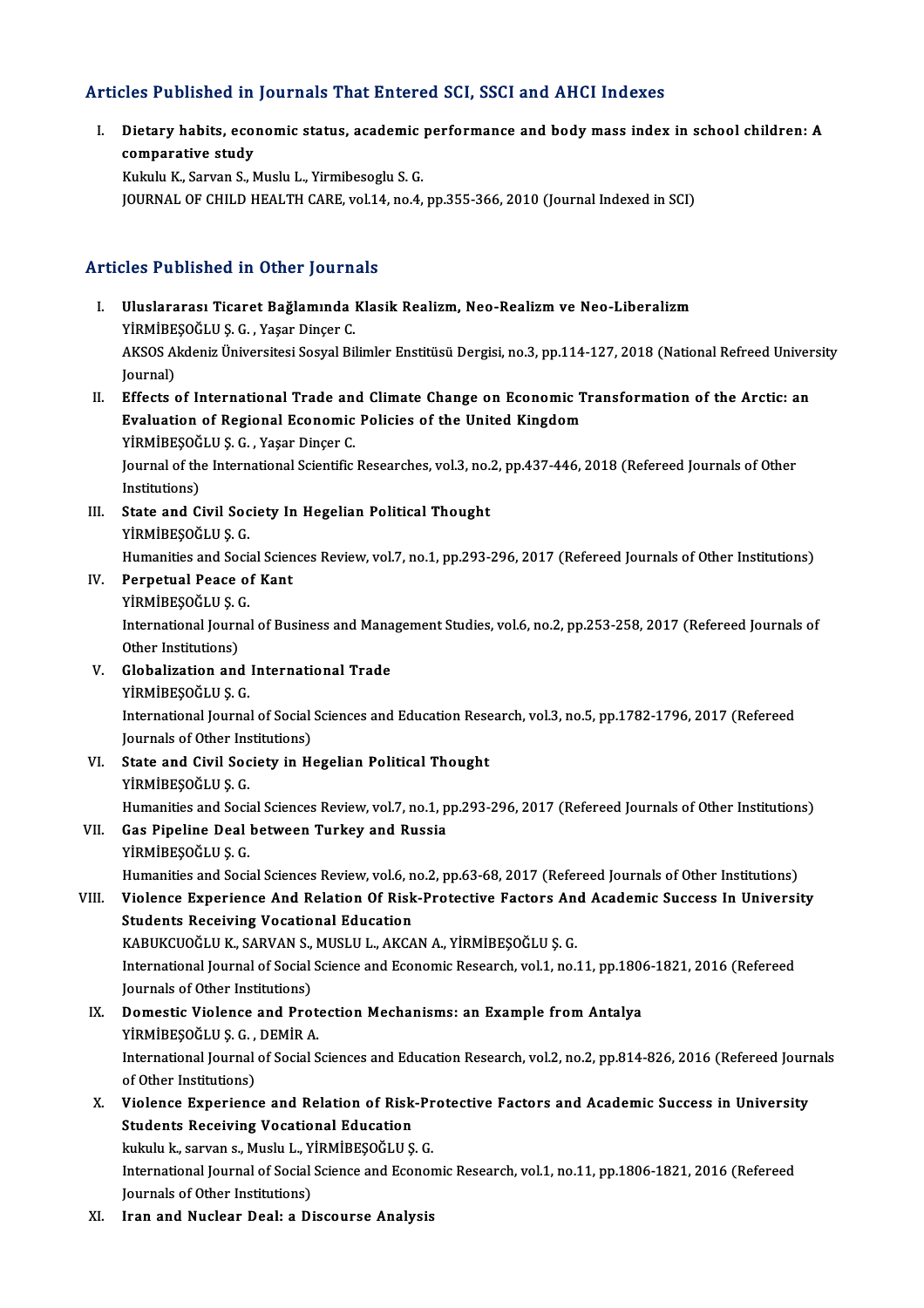YİRMİBEŞOĞLU Ş. G. Humanities and Social Sciences Review, vol.5, no.2, pp.73-78, 2016 (Refereed Journals of Other Institutions) YİRMİBEŞOĞLU Ş. G.<br>Humanities and Social Sciences Review, vol.5, n<br>XII. Social Security Right of Working Women Humanities and Social Sciences<br>Social Security Right of Wo<br>DEMİR A., YİRMİBEŞOĞLU Ş. G.<br>International Journal of Social I International Journal of Social Sciences and Education Research, vol.2, no.2, pp.835-849, 2016 (Refereed Journals of Other Institutions) DEMIR A., YIRMIBEŞOĞLU Ş. G. International Journal of Social Sciences and Ed<br>of Other Institutions)<br>XIII. Social Security Right of Working Women<br>VIPMIPESOČIJI S.C. DEMIP A of Other Institutions)<br>Social Security Right of Wor<br>YİRMİBEŞOĞLUŞ.G., DEMİR A.<br>" International Jaurnal of Social Social Security Right of Working Women<br>YİRMİBEŞOĞLU Ş. G. , DEMİR A.<br>", International Journal of Social Sciences and Education Research, vol.2, no.2, pp.835-849, 2016 (Refereed<br>Journals of Other Institutions) YİRMİBEŞOĞLU Ş. G. , DEMİR A<br>", International Journal of Socia<br>Journals of Other Institutions)<br>Entertainment Industry yor ", International Journal of Social Sciences and Education Research, vol.2, no.2, pp.835-849, 2016<br>Journals of Other Institutions)<br>XIV. Entertainment Industry versus Culture Industry: Designers of Consumption Society<br>VIPMIP Journals of Other Ins<br><mark>Entertainment Ind</mark><br>YİRMİBEŞOĞLU Ş. G.<br>TPT Alradami vel 1 . Entertainment Industry versus Culture Industry: Designers of Consum<br>YİRMİBEŞOĞLU Ş. G.<br>TRT Akademi, vol.1, no.1, pp.230-246, 2016 (Other Refereed National Journals)<br>Europeen Social Charter and Occupational Estalities in Tu YİRMİBEŞOĞLU Ş. G.<br>TRT Akademi, vol.1, no.1, pp.230-246, 2016 (Other Refereed National Jo<br>XV. European Social Charter and Occupational Fatalities in Turkey<br>VIPMİRESOĞLU S. G. DEMİR A TRT Akademi, vol.1, no.1, pp.23)<br>European Social Charter and<br>YİRMİBEŞOĞLUŞ. G. , DEMİR A.<br>Humanities and Social Sciences European Social Charter and Occupational Fatalities in Turkey<br>YİRMİBEŞOĞLU Ş. G. , DEMİR A.<br>Humanities and Social Sciences Review, vol.4, no.1, pp.83-87, 2015 (Refereed Journals of Other Institutions)<br>Pennesentation of the YİRMİBEŞOĞLU Ş. G. , DEMİR A.<br>Humanities and Social Sciences Review, vol.4, no.1, pp.83-87, 2015 (Refereed Journals of Other Institutio<br>XVI. Representation of the Death of President Demirel in Turkish Media: a Comparison B Humanities and Social Sciences Review, vol.4,<br>Representation of the Death of Presider<br>International and National Newspapers<br>VIRMIRESOČLUS C YİRMİBEŞOĞLUŞ.G. International and National Newspapers<br>YİRMİBEŞOĞLU Ş. G.<br>International Journal of Social Sciences and Education Research, vol.1, no.3, pp.1004-1012, 2015 (Refereed<br>Journals of Other Institutione) YİRMİBEŞOĞLU Ş. G.<br>International Journal of Social<br>Journals of Other Institutions)<br>Woman Condition in Arond International Journal of Social Sciences and Education<br>Journals of Other Institutions)<br>XVII. Woman Condition in Arendtian Public Sphere<br>VIPMIPESOČIJI S.C Journals of Other Institutions)<br>XVII. Woman Condition in Arendtian Public Sphere<br>YİRMİBEŞOĞLU Ş.G. Woman Condition in Arendtian Public Sphere<br>YİRMİBEŞOĞLU Ş. G.<br>ESKİŞEHİR OSMANGAZİ ÜNİVERSİTESİ SOSYAL BİLİMLER DERGİSİ, vol.10, no.1, pp.235-260, 2009 (International<br>Refereed University Jeurnal) YİRMİBEŞOĞLU Ş. G.<br>ESKİŞEHİR OSMANGAZİ ÜNİV<br>Refereed University Journal)<br>Woman and State Belation ESKİŞEHİR OSMANGAZİ ÜNİVERSİTESİ SOSYAL BİLİMLER DERGİSİ, vol.10, no.1, pp.235-260, 2009 (Internation<br>Refereed University Journal)<br>XVIII. Women and State Relations in Post-Revoulationary Iran and Representation of Iranian Refereed University Journal)<br>Women and State Relations in Post-Revoul<br>Turkish Media After the Elections of 2009<br>VipMiPESOČLUS C Women and State<br>Turkish Media Afte<br>YİRMİBEŞOĞLUŞ.G.<br>Akdaniz İlatisim vel. Turkish Media After the Elections of 2009<br>YİRMİBEŞOĞLU Ş. G.<br>Akdeniz İletişim, vol.11, pp.219-272, 2009 (International Refereed University Journal)<br>Failure of Communisation Between the Turkish State and Civil Society: The YİRMİBEŞOĞLU Ş. G.<br>Akdeniz İletişim, vol.11, pp.219-272, 2009 (International Refereed University Journal)<br>XIX. Failure of Communication Between the Turkish State and Civil Society: The Regulation Process of<br>Media Akdeni<mark>:</mark><br>Failure<br>Media<br>vip*m*ip YİRMİBEŞOĞLUŞ.G. EKONOMİK YAKLAŞIM, vol.72, pp.87-112, 2009 (International Refereed University Journal) XX. 30 Ağustos Zafer Bayramı Nedeniyle Türk Silahlı Kuvvetleri'nin Güncel Gelişmelere İlişkin EKONOMİK YAKLAŞIM, vol.72, pp.87-112, 2009 (Intern<br>30 Ağustos Zafer Bayramı Nedeniyle Türk Silahlı<br>Söyleminin Türkiye Yazılı Basının'nda Yansıması<br>VİRMİRESOĞLUS G 30 Ağustos Zafer I<br>Söyleminin Türkiy<br>YİRMİBEŞOĞLU Ş.G.<br>Akdaniz İlatisim vel YİRMİBEŞOĞLU Ş. G.<br>Akdeniz İletişim, vol.12, pp.207-242, 2009 (International Refereed University Journal) YİRMİBEŞOĞLU Ş. G.<br>Akdeniz İletişim, vol.12, pp.207-242, 2009 (International Refe:<br>XXI. Constraints on Women Politicians in Northern Cyprus<br>VIPMİPESOĞLUS C Akdeniz İletişim, vol.<br>Constraints on Wo<br>YİRMİBEŞOĞLU Ş. G.<br>Faual Opportunities YİRMİBEŞOĞLU Ş. G.<br>Equal Opportunities International, vol.27, no.8, pp.692-708, 2008 (International Refereed University Journal) YİRMİBEŞOĞLU Ş. G.<br>Equal Opportunities International, vol.27, no.8, pp<br>XXII. Turkish Women in Trade Union Leadership<br>VIDMİBESOĞLU S. C Equal Opportunities<br>Turkish Women in<br>YİRMİBEŞOĞLU Ş. G.<br>EKONOMİK YAKLASI Turkish Women in Trade Union Leadership<br>YİRMİBEŞOĞLU Ş. G.<br>EKONOMİK YAKLAŞIM, vol.69, pp.67-88, 2008 (International Refereed University Journal)<br>Medernity and Women YİRMİBEŞOĞLU Ş. G.<br>EKONOMİK YAKLAŞIM, vol<br>XXIII. Modernity and Women EKONOMİK YAKLAŞI<br>Modernity and Wo<br>YİRMİBEŞOĞLU Ş. G.<br>EKONOMİK YAKLASI Modernity and Women<br>1976 - YiRMİBEŞOĞLU Ş. G.<br>EKONOMİK YAKLAŞIM, vol.64, pp.73-91, 2007 (International Refereed University Journal) YİRMİBEŞOĞLU Ş. G.<br>EKONOMİK YAKLAŞIM, vol.64, pp.73-91, 2007 (International Refereed University Journal)<br>XXIV. Advertisements: Rolling Wheels Pumping out Sexuality and Motherhood to Reproduce Non-<br>Pesstianary Consumers EKONOMİK YAKLAŞIM, vol.<br>Advertisements: Rolling<br>Reactionary Consumers<br>VIBMİPESOĞLUS C Advertisements: R<br>Reactionary Consu<br>YİRMİBEŞOĞLU Ş. G.<br>Ceri İletisim Dengisi Reactionary Consumers<br>TiRMiBEŞOĞLU Ş. G.<br>Gazi İletişim Dergisi, vol.Kış, pp.25-47, 2001 (International Refereed University Journal)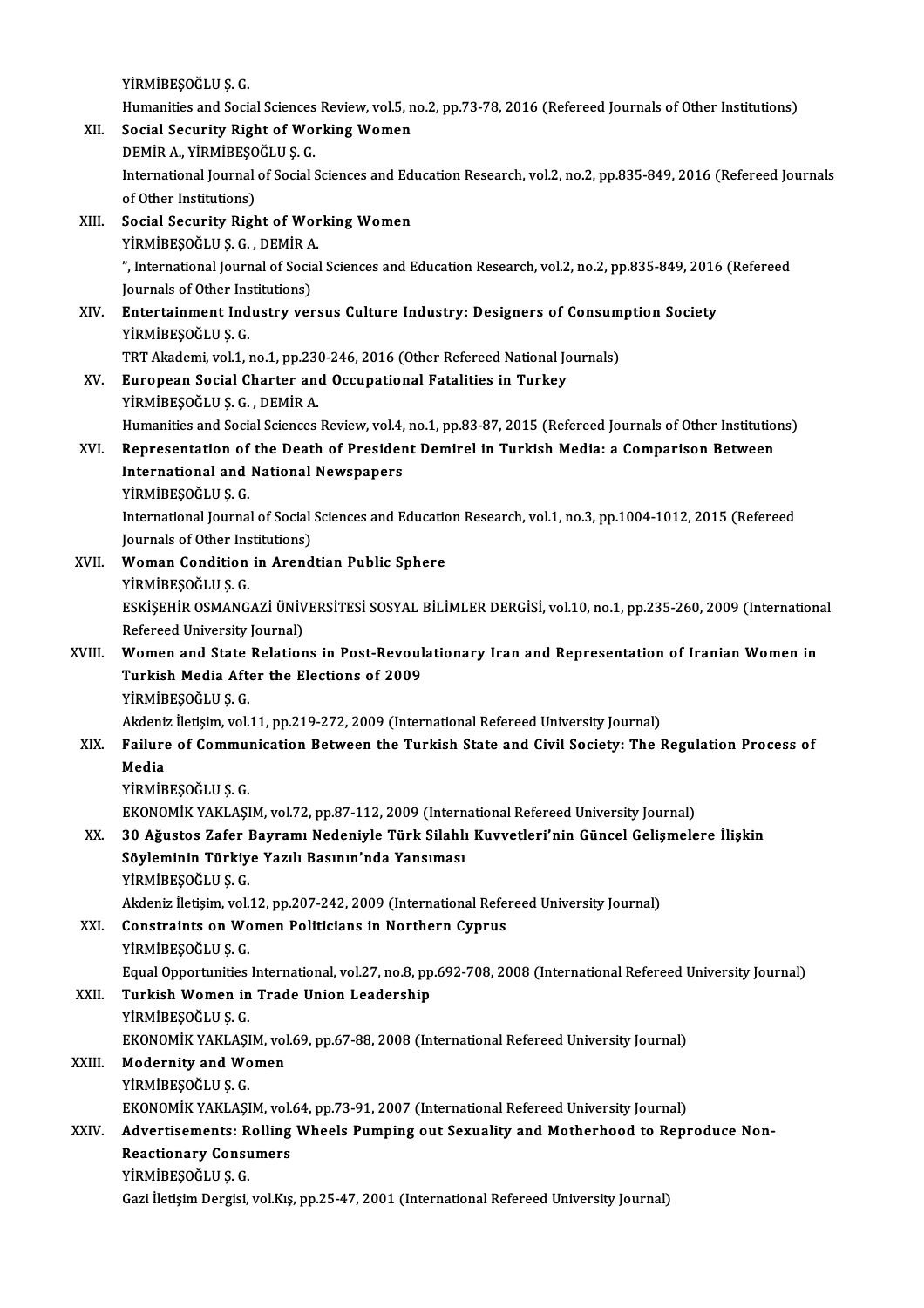### Books&Book Chapters

OOks & Book Chapters<br>I. AN ANALYSIS OF HEALTH NEWS WITH REGARDS TO "HEALTHISM" AND CONSUMPTION ET ET BILIŞLIY.<br>BİLİŞLİY., YİRMİBEŞOĞLU Ş. G.<br>in: 2017.Turkish Warld Socia E AN ANALYSIS OF HEALTH NEWS WITH REGARDS TO "HEALTHISM" AND CONSUMPTION<br>BİLİŞLİ Y., YİRMİBEŞOĞLU Ş. G.<br>in: 2017 Turkish World Socio Economic Strategies, UĞur A., Tozak K., Yatbaz A., Editor, Lap Lambert Academic<br>Publishing BİLİŞLİ Y., YİRMİBEŞOĞLU Ş. G.<br>in: 2017 Turkish World Socio Economic Str<br>Publishing, Beau Bassin, pp.108-136, 2017<br>An Analysis Of Health Navy, With Boga in: 2017 Turkish World Socio Economic Strategies, UĞur A., Tozak K., Yatbaz A., Edito<br>Publishing, Beau Bassin, pp.108-136, 2017<br>II. An Analysis Of Health News With Regards To Healthism and Consumption<br>Pilieli V. VIPMIPESOČ Publishing, Beau Bassin, pp.108-136, 2017<br>II. An Analysis Of Health News With Regards To Healthism and Consumption<br>Bilişli Y., YİRMİBEŞOĞLU Ş. G. An Analysis Of Health News With Regards To Healthism and Consumption<br>Bilişli Y., YİRMİBEŞOĞLU Ş. G.<br>in: Turkish World Socio Economic Strategies, Uğur A. , Tozak K. , Yatbaz, A., Editor, Lap Lambert Academic<br>Publishing Mour Bilişli Y., YİRMİBEŞOĞLU Ş. G.<br>in: Turkish World Socio Economic Strate<br>Publishing, Mauritus, pp.108-136, 2017<br>An Analysis of Hoalth Novye With Be in: Turkish World Socio Economic Strategies, Uğur A. , Tozak K. , Yatbaz, A., Editor, Lap<br>Publishing, Mauritus, pp.108-136, 2017<br>III. An Analysis of Health News With Regards To "Healthism" and Consumption<br>PURISTO II S.C. Publishing, Mauritus, pp.108-13<br>An Analysis of Health News<br>BİLİŞLİ Y., YİRMİBEŞOĞLU Ş. G.<br>in: 2017 Turkish Warld Socia E BİLİŞLİ Y., YİRMİBEŞOĞLU Ş. G.<br>in: 2017 Turkish World Socio Economic Strategies, Alparslan Ugur, Kenan Tozak, Ayhan Yatbaz, Editor, Lap lambert Academic Publishing, Beau Bassin, pp.108-136, 2017 In: 2017 Turkish World Socio Economic Strategies, Alparslan Ugur, Kenan Tozak, Ayhan Yatbaz, Editor, Lap<br>lambert Academic Publishing, Beau Bassin, pp.108-136, 2017<br>IV. Türkiye de Bilim Mühendislik ve Teknoloji de Kadın Aka lambert Academic Publishing, Beau Bassin, pp.108-136, 2<br><mark>Türkiye de Bilim Mühendislik ve Teknoloji de Kadı</mark><br>ADAK N., YİRMİBEŞOĞLU Ş. G. , Timurturkan M., Tunca T.<br>in: Türk Vükseköğretiminde Kadın Katılımı Üzerine Arastı Türkiye de Bilim Mühendislik ve Teknoloji de Kadın Akademisyenler Akdeniz Üniversitesi Örneğ<br>ADAK N., YİRMİBEŞOĞLU Ş. G. , Timurturkan M., Tunca T.<br>in: Türk Yükseköğretiminde Kadın Katılımı Üzerine Araştırma, Gülsün Sağlam ADAK N., YİRMİBEŞOĞLU Ş. G. , Timurturkan M<br>in: Türk Yükseköğretiminde Kadın Katılımı Üze<br>Cenkler Matbaacılık, İstanbul, pp.1-132, 2013<br>Türk Yükseköğretiminde Kadın Katılımı İ in: Türk Yükseköğretiminde Kadın Katılımı Üzerine Araştırma, Gülsün S<br>Cenkler Matbaacılık, İstanbul, pp.1-132, 2013<br>V. – Türk Yükseköğretiminde Kadın Katılımı Üzerine Bir Araştırma<br>V. – VIPMİPESOĞLUS G Cenkler Matbaacılık, İstanbul, pp.1-132, 2013<br>V. Türk Yükseköğretiminde Kadın Katılımı Üzerine Bir Araştırma<br>YİRMİBEŞOĞLU Ş. G. Türk Yükseköğretiminde Kadın Katılımı Üzerine Bir Araştırma<br>YİRMİBEŞOĞLU Ş. G.<br>in: Türk Yükseköğretiminde Kadın Katılımı Üzerine Bir Araştırma, Sağlamer G., Tan M. , Çağlayan H., Editor, Cenker<br>Mathaasılık İstanbul pp.1.20 YİRMİBEŞOĞLU Ş. G.<br>in: Türk Yükseköğretiminde Kadın K<br>Matbaacılık, İstanbul, pp.1-20, 2013<br>Wemen and Trade Unioniam in ' in: Türk Yükseköğretiminde Kadın Katılımı Üzerine Bir Araştırma, Sağlamer G., Tan M.<br>Matbaacılık, İstanbul, pp.1-20, 2013<br>VI. Women and Trade Unionism in Turkey: The Impact of the European Union<br>VIPMIPESOČLUS C Matbaacılık, İstanbul<br>Women and Trade<br>YİRMİBEŞOĞLU Ş. G.<br>in:Gordor and Socio YİRMİBEŞOĞLU Ş. G.<br>in: Gender and Society in Turkey, The Impact of Neoliberal Policies, Political Islam and EU Accession, Dedeoğlu S, YİRMİBEŞOĞLU Ş. G.<br>in: Gender and Society in Turkey, The Impact of Neoliberal Policies, Pol<br>Elveren A.Y., Editor, Ib Tauris Publishers, New York, pp.208-224, 2012<br>Türkiye'de Kodın ve Sandikasılık: Ayruna Birliği'nin Etkisi VII. Türkiye'de Kadın ve Sendikacılık: Avrupa Birliği'nin Etkisi<br>YİRMİBEŞOĞLU Ş. G. Elveren A.Y., Editor, l<br><mark>Türkiye'de Kadın</mark><br>YİRMİBEŞOĞLU Ş. G.<br>in: Türkiye'de Befah Türkiye'de Kadın ve Sendikacılık: Avrupa Birliği'nin Etkisi<br>YİRMİBEŞOĞLU Ş. G.<br>in: Türkiye'de Refah Devleti ve Kadın, Dedeoğlu S, Elveren A.Y., Editor, İletişim Yayınları, Ankara, pp.295-315, 2012<br>TRADE UNIONISM IN TURKEY, YİRMİBEŞOĞLU Ş. G.<br>11. Türkiye'de Refah Devleti ve Kadın, Dedeoğlu S, Elveren A.Y., Editor, İletişim Yayınları, Ankara, pp.295-315<br>12. YIII. TRADE UNIONISM IN TURKEY: THE SELF-UNDERSTANDING OF TÜRK-İŞ AND ITS ROLE IN S in: Türkiye'de Refah Devleti ve k<br>TRADE UNIONISM IN TURKE<br>AND POLITICS (1950-1982)<br>VIPMIPESOČULS C VIII. TRADE UNIONISM IN TURKEY: THE SELF-UNDERSTANDING OF TÜRK-İŞ AND ITS ROLE IN SOCIETY<br>AND POLITICS (1950-1982)<br>YİRMİBEŞOĞLU Ş. G. Vdm Dr. Müller Verlag Publishing, Londra, 2009

# vam Dr. Muner verlag Publishing, Londra, 2009<br>Refereed Congress / Symposium Publications in Proceedings

- efereed Congress / Symposium Publications in Proce<br>I. Referendum and Direct Democracy: Example of Scotland<br>VIPMIPESOČLUS C I. Referendum and Direct Democracy: Example of Scotland<br>YİRMİBEŞOĞLU Ş. G. International Multidisciplinary Conference, Antalya, Turkey, pp.627 YİRMİBEŞOĞLU Ş. G.<br>International Multidisciplinary Conference, Antalya, Turkey, pp.627<br>II. Perception of University Students Regarding Violence against Women<br>ViPMİPESOĞLU S. G. Biliqli V.
- YİRMİBEŞOĞLU Ş. G., Bilişli Y. Perception of University Students Regarding Violence against Wor<br>YİRMİBEŞOĞLU Ş. G. , Bilişli Y.<br>ASOS International Sypmosium on Social Sciences, Antalya, Turkey, pp.873<br>Ayruna Sosyal Sartı ya Veral Garatasilikte Cinsiyata YİRMİBEŞOĞLU Ş. G. , Bilişli Y.<br>ASOS International Sypmosium on Social Sciences, Antalya, Turkey, pp.873<br>III. Avrupa Sosyal Şartı ve Yerel Gazetecilikte Cinsiyete Dayalı Ayrımcılık: Antalya Örneği<br>VİRMİRESOĞLU S. C
- ASOS International Sypmosium on Social Sciences, Antalya, Turkey, pp.873<br>Avrupa Sosyal Şartı ve Yerel Gazetecilikte Cinsiyete Dayalı Ayrımo<br>YİRMİBEŞOĞLU Ş. G.<br>1. Uluslararası Medya Çalışmaları Sempozyumu, Antalya, Turkey, Avrupa Sosyal Şartı ve Yerel Gazetecilikte Cinsiyete Dayalı Ayrın<br>YİRMİBEŞOĞLU Ş. G.<br>1. Uluslararası Medya Çalışmaları Sempozyumu, Antalya, Turkey, pp.361<br>International Trade and Gultural Berriers
	-
- IV. International Trade and Cultural Barriers YİRMİBEŞOĞLU Ş. G. International Trade and Cultural Barriers<br>YİRMİBEŞOĞLU Ş. G.<br>International Symposium on Human and Social Sciences, Antalya, Turkey, pp.222<br>Segregation of Woman in the Modisal Sphere
- V. Segregation of Women in the Medical Sphere<br>YIRMIBESOĞLU S. G. International Sympo<br>Segregation of Wo<br>YİRMİBEŞOĞLU Ş. G.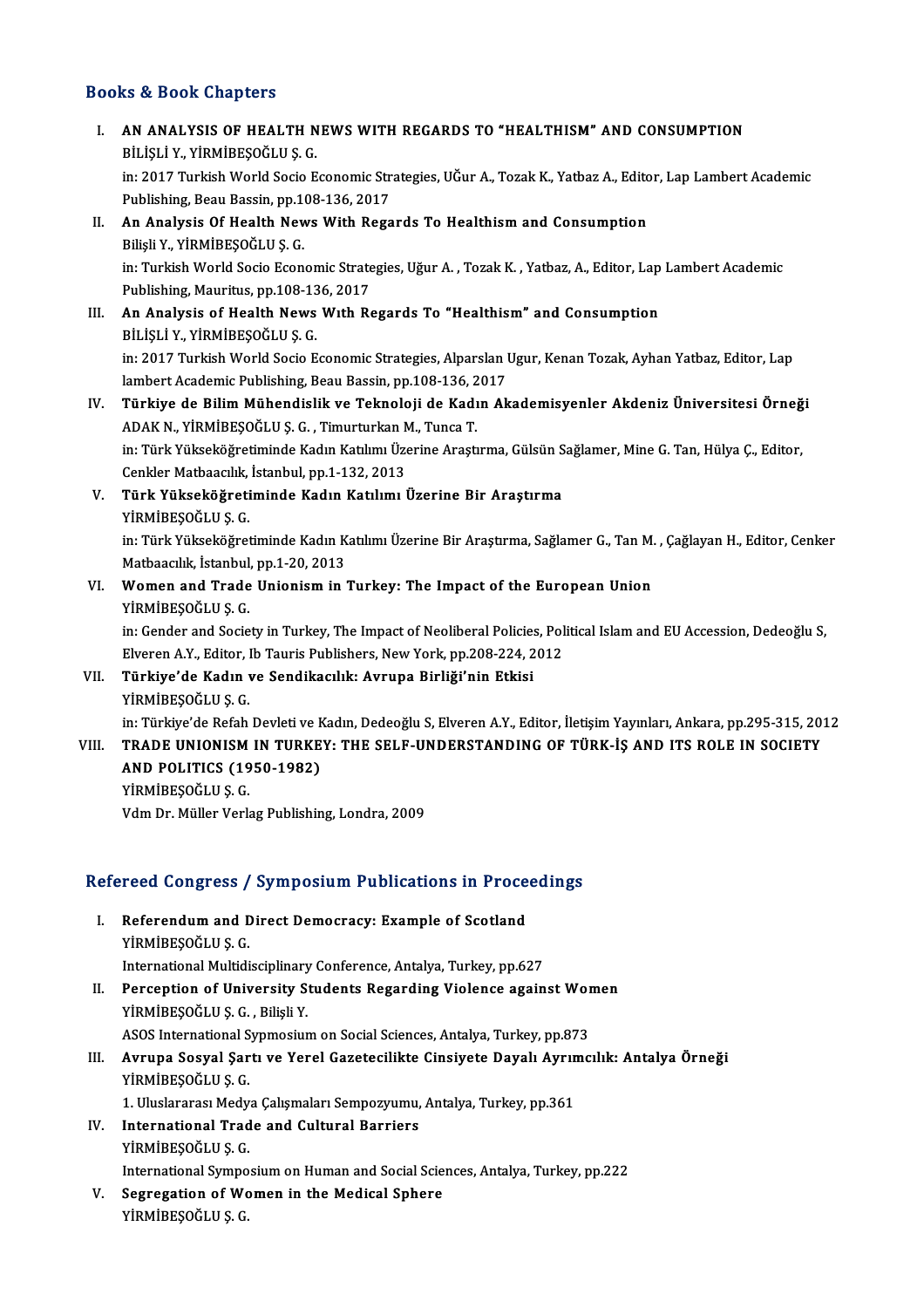International Journal of Arts and Sciences Conference Proceedings, Austria, vol.3, pp.151

- International Journal of Arts and Sciences Conference Prock<br>VI. Public Diplomacy, Public Relations and Propaganda<br>VIRMIPESOČLUS C International Journa<br>**Public Diplomacy,<br>YİRMİBEŞOĞLU Ş. G.**<br>IBAD 2nd Internation YİRMİBEŞOĞLU Ş. G.<br>IBAD 2nd International Scientific Researches Congress on Humanities and Social Sciences, İstanbul, Turkey, pp.191 VII. Yazılı Basında TV Şeş YİRMİBEŞOĞLU Ş. G. Yazılı Basında TV Şeş<br>YİRMİBEŞOĞLU Ş. G.<br>Uluslararası Halkla İlişkiler Sempozyumu, Cyprus (Kktc), pp.236<br>Clabalization and International Communisation VİRMİBEŞOĞLU Ş. G.<br>Uluslararası Halkla İlişkiler Sempozyumu, Cyprus (Kktornational Communication<br>VIII. Globalization and International Communication<br>VIPMİPESOĞLU S. C Uluslararası Halkla İl<br>Globalization and<br>YİRMİBEŞOĞLU Ş. G.<br>ICSSEP International Globalization and International Communication<br>YİRMİBEŞOĞLU Ş. G.<br>ICSSER International Conference on Social Sciences and Education Research, İstanbul, Turkey, pp.148<br>Benreentation of the 199th Anniversery of International W YİRMİBEŞOĞLU Ş. G.<br>ICSSER International Conference on Social Sciences and Education Research, İstanbul, Turkey, pp.148<br>IX. Reprsentation of the 100th Anniversary of International Women's Day on Turkish Newspapers<br>vipMi **ICSSER International**<br>Reprsentation of t<br>YİRMİBEŞOĞLU Ş. G.<br>International Iourna Reprsentation of the 100th Anniversary of International Women's Day on Turkis<br>YIRMIBEŞOĞLU Ş. G.<br>International Journal of Arts and Sciences Conference Proceedings, Germany, vol.6, pp.103<br>European Union Standards and Direct YİRMİBEŞOĞLU Ş. G.<br>International Journal of Arts and Sciences Conference Proceedings, Germany, vol.6, pp.103<br>X. European Union Standards and Direct Action Right in liability Insurances According to the Turkish<br>Commonsi International Journa<br>European Union S<br>Commercial Code<br>Domin A, ViPMIPES European Union Standards<br>Commercial Code<br>Demir A., YİRMİBEŞOĞLU Ş. G.<br>International Iournal of Arts e Commercial Code<br>Demir A., YİRMİBEŞOĞLU Ş. G.<br>International Journal of Arts and Sciences Conference Proceedings, Germany, vol.8, no.1, pp.121 Demir A., YİRMİBEŞOĞLU Ş. G.<br>International Journal of Arts and Sciences Conference Proceedings, Germany, vol<br>XI. Attitude of Turkish Media Towards Occupational Accidents and Deaths<br>VIRMIRESOĞLUS C International Journa<br>Attitude of Turkisl<br>YİRMİBEŞOĞLU Ş. G.<br>International Iourna Attitude of Turkish Media Towards Occupational Accidents and Deaths<br>YİRMİBEŞOĞLU Ş. G.<br>International Journal of Arts and Sciences Conference Proceedings, Italy, vol.7, pp.227<br>Internation inte the Euronean Union: Turkish Me YİRMİBEŞOĞLU Ş. G.<br>International Journal of Arts and Sciences Conference Proceedings, Italy, vol.7,<br>XII. Integration into the European Union: Turkish Media and Civil Society<br>VIPMİRESOĞLU S.C International Journa<br>Integration into the<br>YİRMİBEŞOĞLU Ş. G.<br>AP Türkiye Sivil Ten Integration into the European Union: Turkish Media and Civil Society<br>YİRMİBEŞOĞLU Ş. G.<br>AB-Türkiye Sivil Toplum Diyaloğunun Çok Yönlü Geliştirilmesi Uluslararası Sempozyumu Bildiri Kitabı, Antalya,<br>Turkey, np.80 YİRMİBEŞOĞL<br>AB-Türkiye Siv<br>Turkey, pp.80<br>Sosyal Hak İl AB-Türkiye Sivil Toplum Diyaloğunun Çok Yönlü Geliştiriln<br>Turkey, pp.80<br>XIII. Sosyal Hak İhlali – Yazılı Basında Tuzla Tersaneleri<br>VİDMİPESOĞLUS C Turkey, pp.80<br>Sosyal Hak İhlali –<br>YİRMİBEŞOĞLU Ş. G.<br>Akdoniz Üniversitesi YİRMİBEŞOĞLU Ş. G.<br>Akdeniz Üniversitesi Uluslararası Sosyal Haklar Sempozyumu, Antalya, Turkey, pp.402 XIV. Visible Hand in a Global Market - Learning English YİRMİBEŞOĞLUŞ.G. Visible Hand in a Global Market – Learning English<br>YİRMİBEŞOĞLU Ş. G.<br>Global Awareness Society International Conference, Italy, vol.14, pp.147<br>Akademide Tenlumsal Cinsiyet Feitliği: Cersek mi? Hayal mi? YİRMİBEŞOĞLU Ş. G.<br>Global Awareness Society International Conference, Italy, vol.14, pp.1<br>XV. Akademide Toplumsal Cinsiyet Eşitliği: Gerçek mi? Hayal mi?<br>Adel: N. Timurturkan M. VİRMİRESOĞLU S. G. XV. Akademide Toplumsal Cinsiyet Eşitliği: Gerçek mi? Hayal mi?<br>Adak N., Timurturkan M., YİRMİBEŞOĞLU Ş. G. II. Kadın Araştırmaları Sempozyumu, Eskişehir, Turkey, pp.278 XVI. Changing Face of Globalization and Turkish Media YİRMİBEŞOĞLUŞ.G. Changing Face of Globalization and Turkish Media<br>YİRMİBEŞOĞLU Ş. G.<br>International Journal of Arts and Sciences Conference Proceedings, Germany, vol.3, pp.151<br>Kantian State and International Belations YİRMİBEŞOĞLU Ş. G.<br>International Journal of Arts and Sciences Conformational Relations<br>XVII. Kantian State and International Relations<br>VIRMİRESOĞLU S. C International Journa<br>**Kantian State and<br>YİRMİBEŞOĞLU Ş. G.**<br>SPEHES Internationa SPEHES International Relations<br>SPEHES International Conference, Studies in Politics, Education, Health, Engineering and Sociology, Antalya, Turkey,<br>PD.13 YİRMİ<br>SPEHE<br>pp.13<br>Effete SPEHES International Conference, Studies in Politics, Education, Health, Engineering and Sociology, Antalya,<br>pp.13<br>XVIII. Effets of the Rise of Britain in International Trade: a Global Power after Industrial Revolution<br>vip pp.13<br>Effets of the Rise of Britain in Int<br>YİRMİBEŞOĞLUŞ.G. , Yaşar Dinçer C.<br>International Congress on New Heriz Effets of the Rise of Britain in International Trade: a Global Power after Industrial Revolution<br>YİRMİBEŞOĞLU Ş. G. , Yaşar Dinçer C.<br>International Congress on New Horizons in Education and Social Sciences Conference, İsta YİRMİBEŞOĞLU Ş. G. , Yaşar Dinçer C.<br>International Congress on New Horiz<br>XIX. International Trade and Equality<br>YİRMİBESOĞLU S. G. International Congress on New Horizons in Education and Social Sciences Conference, İstanbul, Turkey, pp.66 International Symposium on Human and Social Sciences, Antalya, Turkey, pp.223 YİRMİBEŞOĞLU Ş. G.<br>International Symposium on Human and Social Sciences, Antalya, Turkey, pp.223<br>XX. Medya Alanında Çalışan Kadınlar ve Karşılaştıkları Sorunlar". Uluslararası Multidisipliner Kadın<br>Kangnesi" İsmin: Del International Symposium on Human and Social<br>Medya Alanında Çalışan Kadınlar ve Karşı<br>Kongresi" İzmir: Dokuz Eylül Üniversitesi<br>vipMipESOČLUS C Medya Alanında Ç.<br>Kongresi" İzmir: D<br>YİRMİBEŞOĞLU Ş. G.<br>Uluslararası Multidia Kongresi" İzmir: Dokuz Eylül Üniversitesi<br>YİRMİBEŞOĞLU Ş. G.<br>Uluslararası Multidisipliner Kadın Kongresi -Dokuz Eylül Üniversitesi, İzmir, Turkey, vol.2, pp.129
- XXI. "Healthism" ve Tüketim Bağlamında Sağlık Haberlerinin Analizi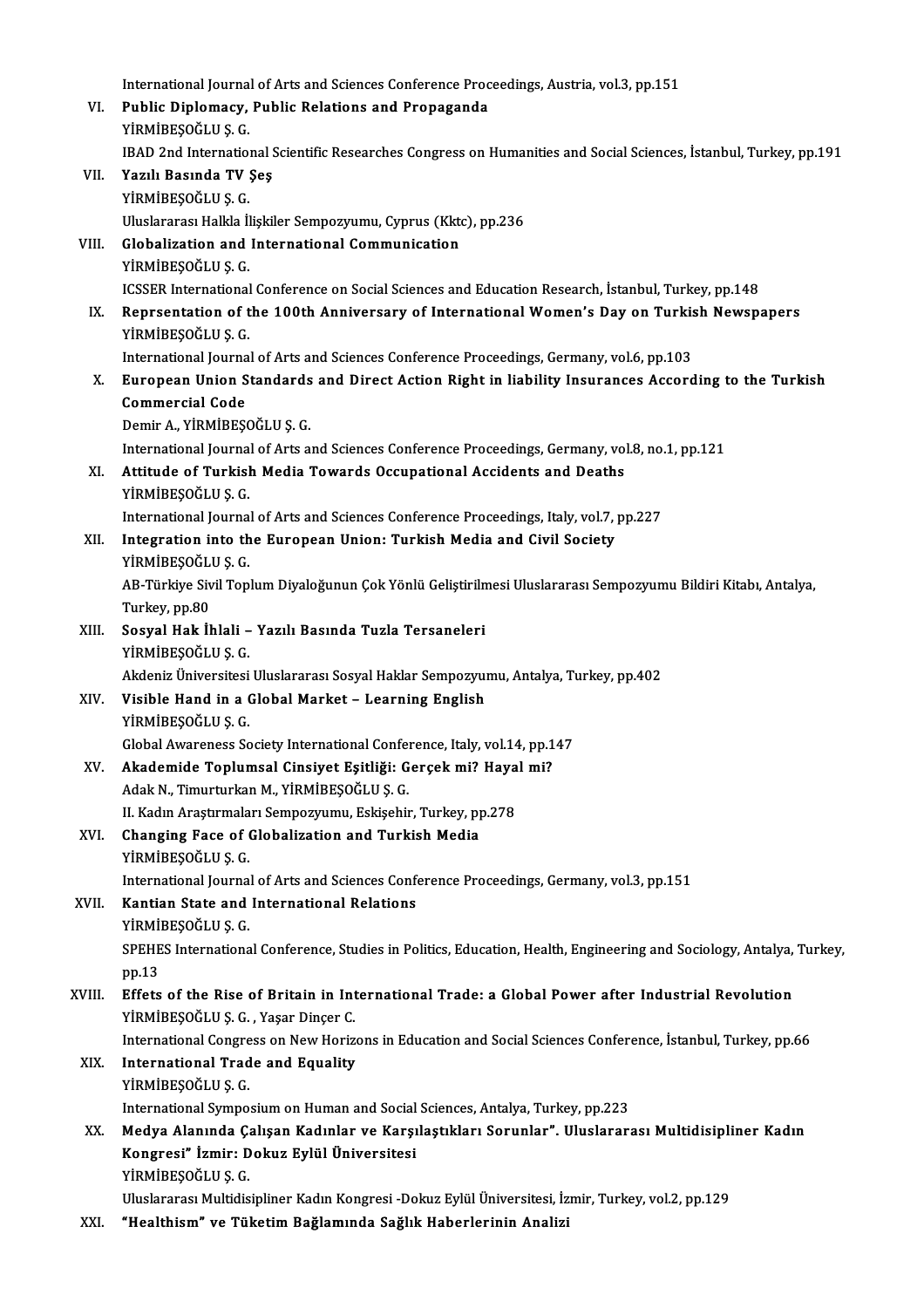|                 | BİLİŞLİ Y, YİRMİBEŞOĞLU Ş. G.                                                                                                                                           |
|-----------------|-------------------------------------------------------------------------------------------------------------------------------------------------------------------------|
|                 | II. ULUSLARARASI STRATEJİK ARAŞTIRMALAR KONGRESİ, Antalya, Turkey, 28 September - 01 October 2017,<br>pp 120-121                                                        |
| XXII.           | An Analysis of Health News with regards to "Healthism" and Consumption                                                                                                  |
|                 | Bilişli Y., Yirmibeşoğlu Ş. G.                                                                                                                                          |
| XXIII.          | II International Strategic Research Congress, Antalya, Turkey, 28 September - 01 November 2017, pp.120<br>"HEALTHISM" VE TÜKETİM BAĞLAMINDA SAĞLIK HABERLERİNİN ANALİZİ |
|                 | BİLİŞLİ Y, YİRMİBEŞOĞLU Ş. G.                                                                                                                                           |
|                 | II. INTERNATIONAL STRATEGIC RESEARCH CONGRESS (ISRC2017), Antalya, Turkey, 28 September - 01 October                                                                    |
|                 | 2017, pp 120-121                                                                                                                                                        |
| XXIV            | Reflection of St. Valentine's Day on Turkish Newspapers                                                                                                                 |
|                 | Yirmibeşoğlu Ş. G., Bilişli Y.                                                                                                                                          |
|                 | ASOS Congress, International Symposium on Social Sciences, Antalya, Turkey, 18 - 20 May 2017, pp.874                                                                    |
| XXV.            | Reflection Of St. Valentine's Day On Turkish Newspapers                                                                                                                 |
|                 | YİRMİBEŞOĞLU Ş. G., BİLİŞLİ Y.                                                                                                                                          |
|                 | II. Uluslararası Sosyal Bilimler Sempozyumu, Antalya, Turkey, 18 - 20 May 2017, pp.874                                                                                  |
| XXVI.<br>XXVII. | Perception of University Students Regarding Violence against Women                                                                                                      |
|                 | YİRMİBEŞOĞLU Ş. G., BİLİŞLİ Y.<br>II. Uluslararası Sosyal Bilimler Sempozyumu, Antalya, Turkey, 18 - 20 May 2017, pp.873                                                |
|                 | Violence Experience and Relation of Risk-Protective Factors and Academic Success in University                                                                          |
|                 | <b>Students Receiving Vocational Education</b>                                                                                                                          |
|                 | SARVAN S., KUKULU K., AKCAN A., MUSLU L., YİRMİBEŞOĞLU Ş. G.                                                                                                            |
|                 | 1. Uluslararası Çocuk Koruma Kongresi, İstanbul, Turkey, 23 - 25 October 2014, pp.106                                                                                   |
| XXVIII.         | Violence Experience and Relation of Risk-Protective Factors and Academic Success in University                                                                          |
|                 | <b>Students Receiving Vocational Education</b>                                                                                                                          |
|                 | SARVAN S., KUKULU K., AKCAN A., MUSLU L., YİRMİBEŞOĞLU Ş. G.                                                                                                            |
|                 | 1. Uluslararası Çocuk Koruma Kongresi, İstanbul, Turkey, 23 - 25 October 2014, pp.106                                                                                   |
| XXIX.           | Violence Experience and Relation of Risk-Protective Factors and Academic Success in University                                                                          |
|                 | <b>Students Receiving Vocational Education</b>                                                                                                                          |
|                 | SARVAN S., KUKULU K., AKCAN A., MUSLU L., YİRMİBEŞOĞLU Ş. G.                                                                                                            |
|                 | 1. Uluslararası Çocuk Koruma Kongresi, İstanbul, Turkey, 23 - 25 October 2014, pp.106                                                                                   |
| XXX.            | Violence Experience and Relation of Risk-Protective Factors and Academic Success in University                                                                          |
|                 | <b>Students Receiving Vocational Education</b>                                                                                                                          |
|                 | SARVAN S., KUKULU K., AKCAN A., MUSLU L., YİRMİBEŞOĞLU Ş. G.                                                                                                            |
|                 | 1. Uluslararası Çocuk Koruma Kongresi, İstanbul, Turkey, 23 - 25 October 2014, pp.106                                                                                   |
| XXXI.           | Violence Experience and Relation of Risk-Protective Factors and Academic Success in University                                                                          |
|                 | <b>Students Receiving Vocational Education</b>                                                                                                                          |
|                 | SARVAN S., KUKULU K., AKCAN A., MUSLU L., YİRMİBEŞOĞLU Ş. G.                                                                                                            |
|                 | 1. Uluslararası Çocuk Koruma Kongresi, İstanbul, Turkey, 23 - 25 October 2014, pp.106                                                                                   |
| XXXII.          | "Akademide Toplumsal Cinsiyet Eşitliği: Gerçek Mi?                                                                                                                      |
|                 | ADAK N., TİMURTURKAN M., YİRMİBEŞOĞLU Ş. G.                                                                                                                             |
|                 | II. Kadın Araştırmaları Sempozyumu", Eskişehir, Turkey, 2 - 04 May 2014, pp.278-293                                                                                     |
| XXXIII          | Akademide Toplumsal Cinsiyet Eşitliği: Gerçek mi? Hayal mi?<br>ADAK N., TİMURTURKAN M., YİRMİBEŞOĞLU Ş. G.                                                              |
|                 | II. Kadın Araştırmaları Sempozyumu, Eskişehir, Turkey, 2 - 04 May 2014, pp.278-292                                                                                      |
| XXXIV.          | "Formation of Network of Female Academics in Science, Engineering and Technology in Turkey<br>(NETFA)"                                                                  |
|                 | SAĞLAMER G., TAN M. G., DURSUN P., ÇELİK Ö. A., ÇAĞLAYAN H., CANKUR S., KORUCU GÜMÜŞOĞLU N., POYRAZ B.,<br>ULUSOY S., ADAK N., et al.                                   |
|                 | 6TH EQUALITY, DIVERSITY AND INCLUSION INTERNATIONAL CONFERENCE, Atina, Greece, 1 - 03 July 2013, pp.1-                                                                  |
|                 | 15                                                                                                                                                                      |
|                 |                                                                                                                                                                         |